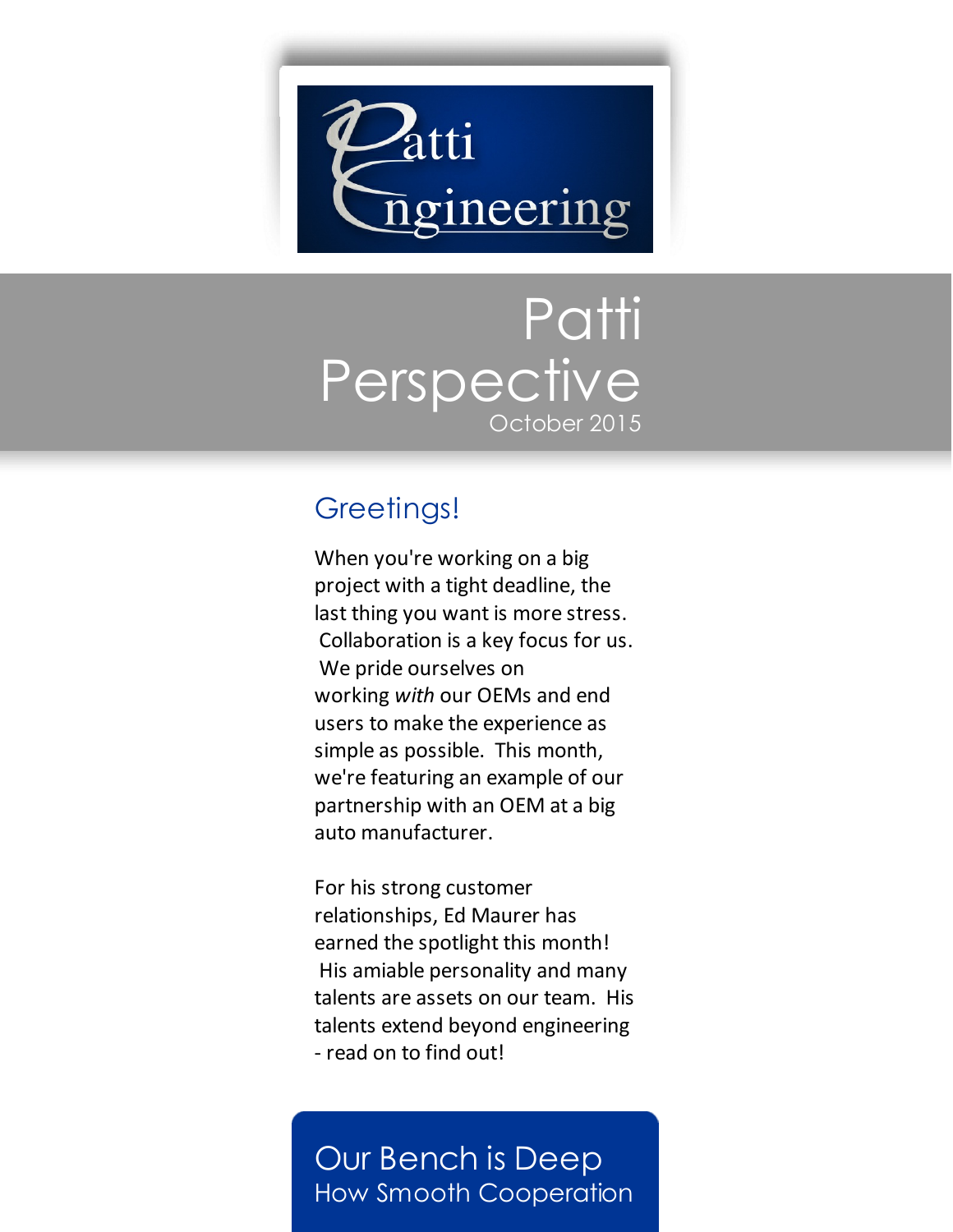### Got the Job Done



Having more business than manpower is a great problem to have. Unless you're on a tight deadline.

That's exactly the tough spot that our customer- a manufacturer of industrial products and automation systems we'll call "Sterling Cooper" - was in at the end of 2014. One project became three, as Sterling Cooper was asked to add two additional part styles on an assembly line for a large automotive manufacturer. Timely project implementation during scheduled production shutdown is critical for auto manufacturers. With just a few weekends left before the December shutdown, the window of opportunity to implement, test, and verify the updates was quickly approaching to meet the manufacturer's deadline for project completion.

It was time for Sterling Cooper to bring in the reinforcements - Patti Engineering. As our long time customers know, when you hire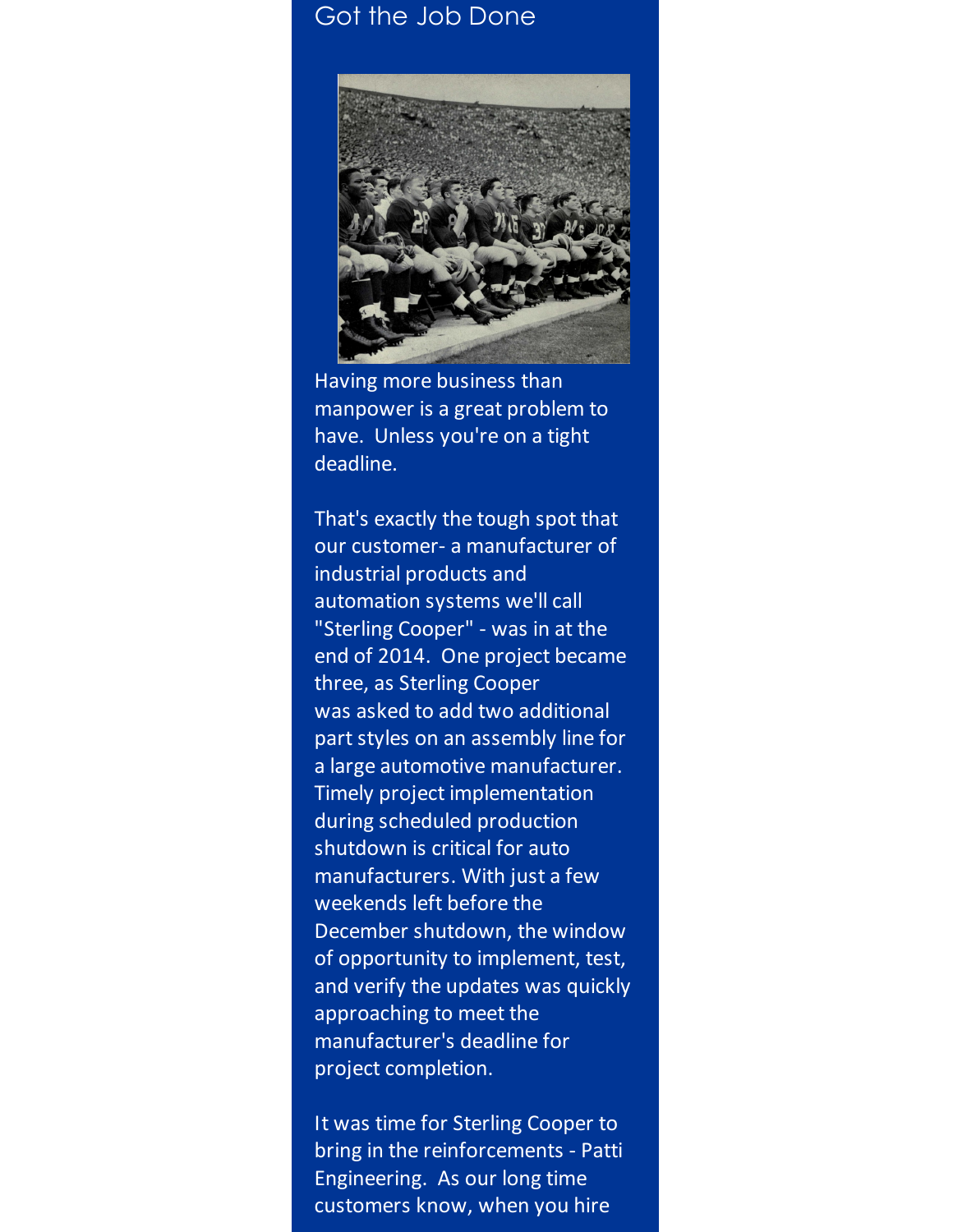Patti Engineering, you're not just getting one engineer. Our bench is deep with degreed engineers. You won't have to deal with one-manshow issues such as a better opportunity coming along, illness, winning the lottery, etc.

The project involved Mitshubishi PLC/HMI software programming and FANUC robot programming. Sterling Cooper hired Patti Engineering to work closely with their internal staff to manage the schedule, complete the software programming, implement the updates in the plant, and verify the operation of the system.

We sent three of our engineers to Anna, Ohio to help out. All three had the necessary skills to complete the work. Ryan Hibbert is a Mitsubishi software expert; Dave Calme is a Mitsubishi programmer; and Brian Parkham is a Mitsubishi programmer as well as a FANUC robot programmer. All were equally capable of completing the task at hand.

It's not just about what we can do, it's how we can do it. We have the technical experience, but we also have the experience of working with many different teams. Our engineers are very comfortable adapting to another team's work style.

In this case, Sterling Cooper set the schedule. Then, Steve Buffmyer, our project manager, worked with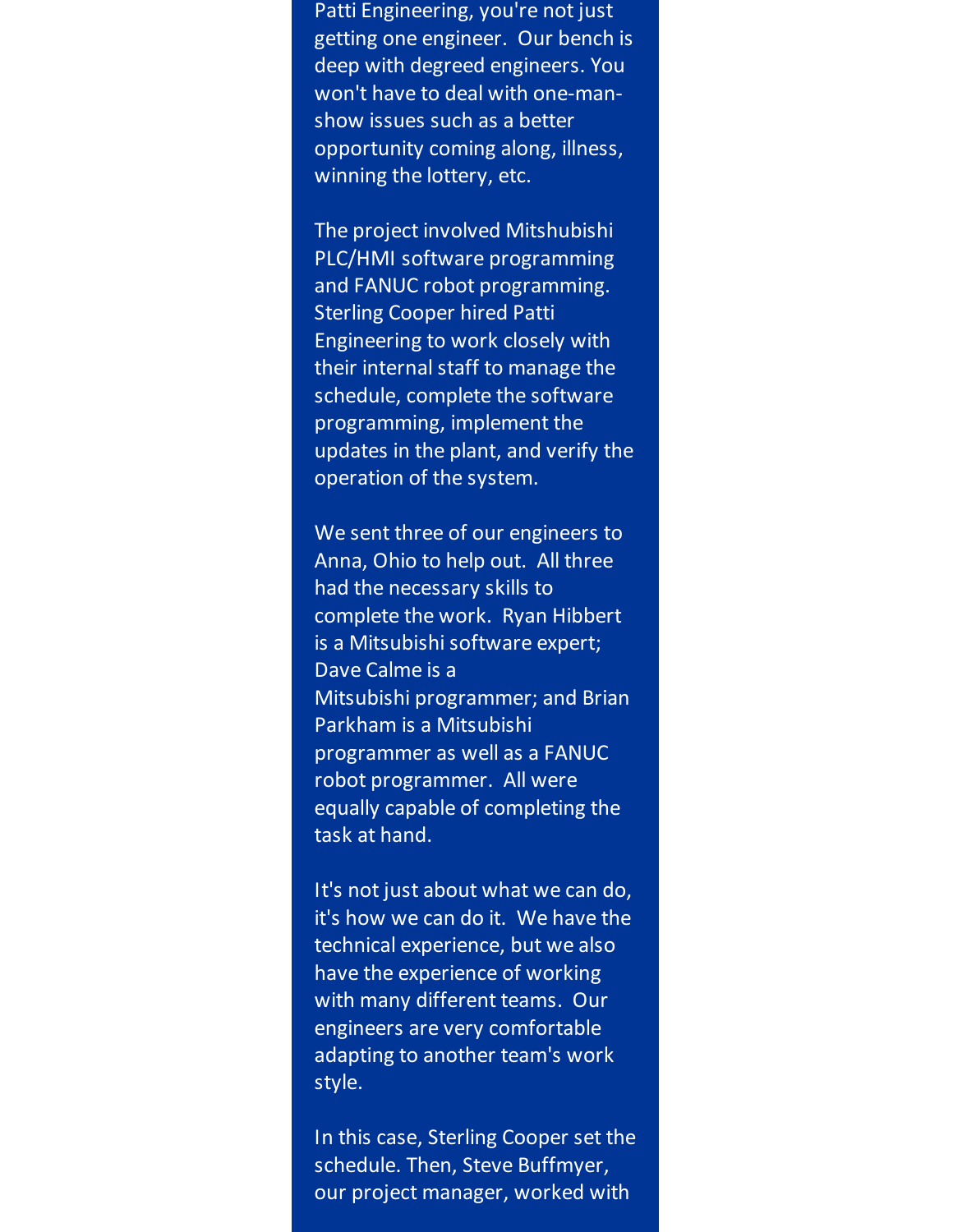them to determine that three engineers would be best for the project. It would be enough people to make sure the work would be completed within the timeline, but not so many that they would be seeing a new face every day.

In the end, both the customer and the auto manufacturer were pleased. Sterling Cooper received the help they needed and were pleasantly surprised at how easily the "temporary team members" slid into the project. Above all, the auto manufacturer had the results they had hoped for on the time table they required.

If you have a project which will require additional staff, we are here to help. Call us at 800-852 0994, or submit a [contact](http://www.pattiengineering.com/contact?utm_source=Patti+Perspective_October_2015&utm_campaign=Newsletter+October+2015&utm_medium=email) form.

## Patti Personnel Spotlight - Ed Maurer

**We** 



have chosen Ed Maurer to spotlight this month. Ed is known for being approachable - a quality that has earned him excellent feedback from customers throughout the years. Over the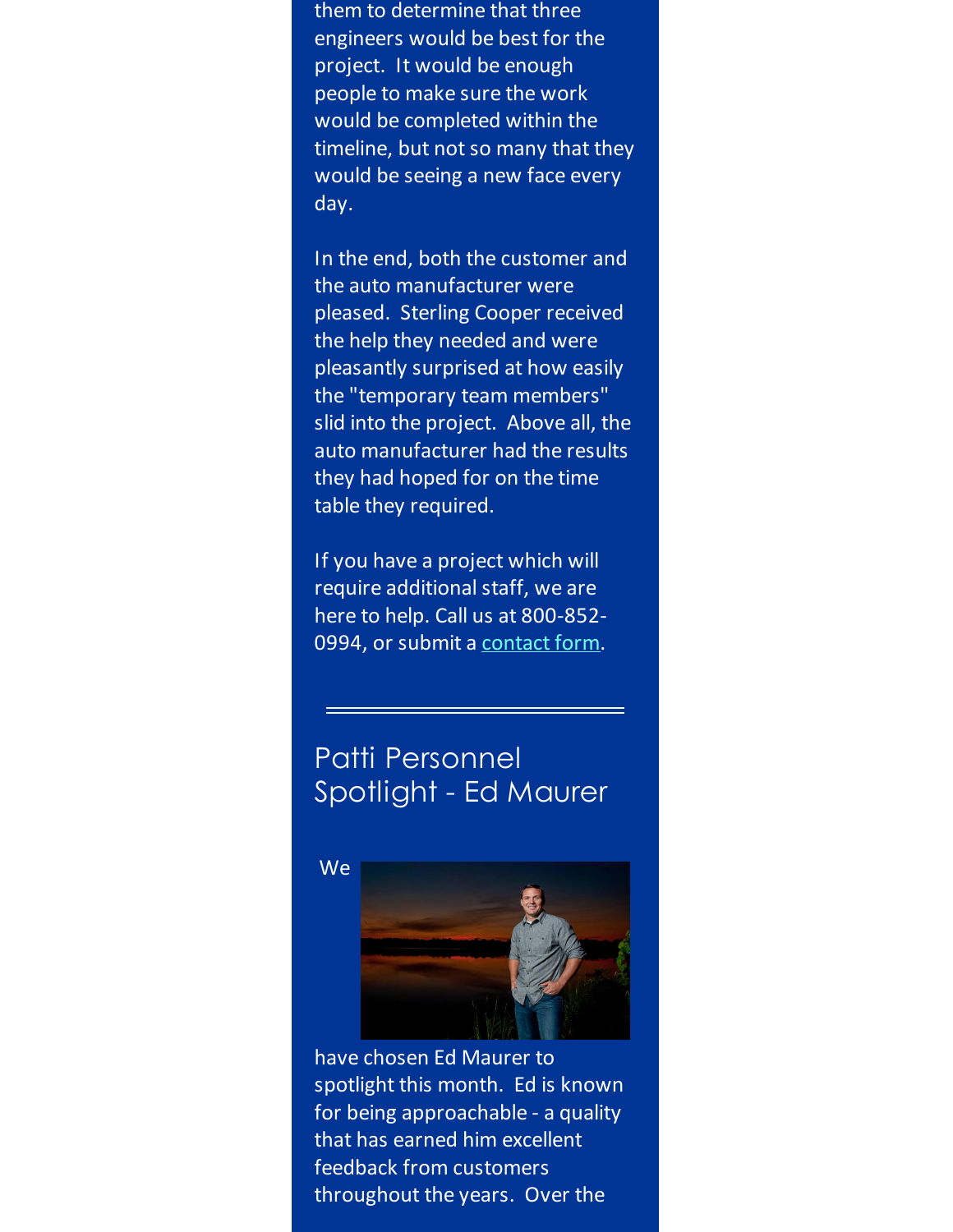last decade and a half, Ed has developed admirable rapport with many, many clients.

"As one of our longest tenured team members, Ed has developed strong relationships with many of our customers," said Sam Hoff, CEO. "His ability to maintain those relationships is valuable to our team."



Ed wears many hats on our team! He is a senior engineer and he also works on our internal IT team. As senior engineer, he has worked on several garment sortation projects including with Ross Stores and Men's Wearhouse. His work at long-time customer Johnson Controls was nominated for their internal Merit Award for Quality.

In addition to his normal job functions, Ed heads up our Fun Fund, organizing events for the whole team. Recently, he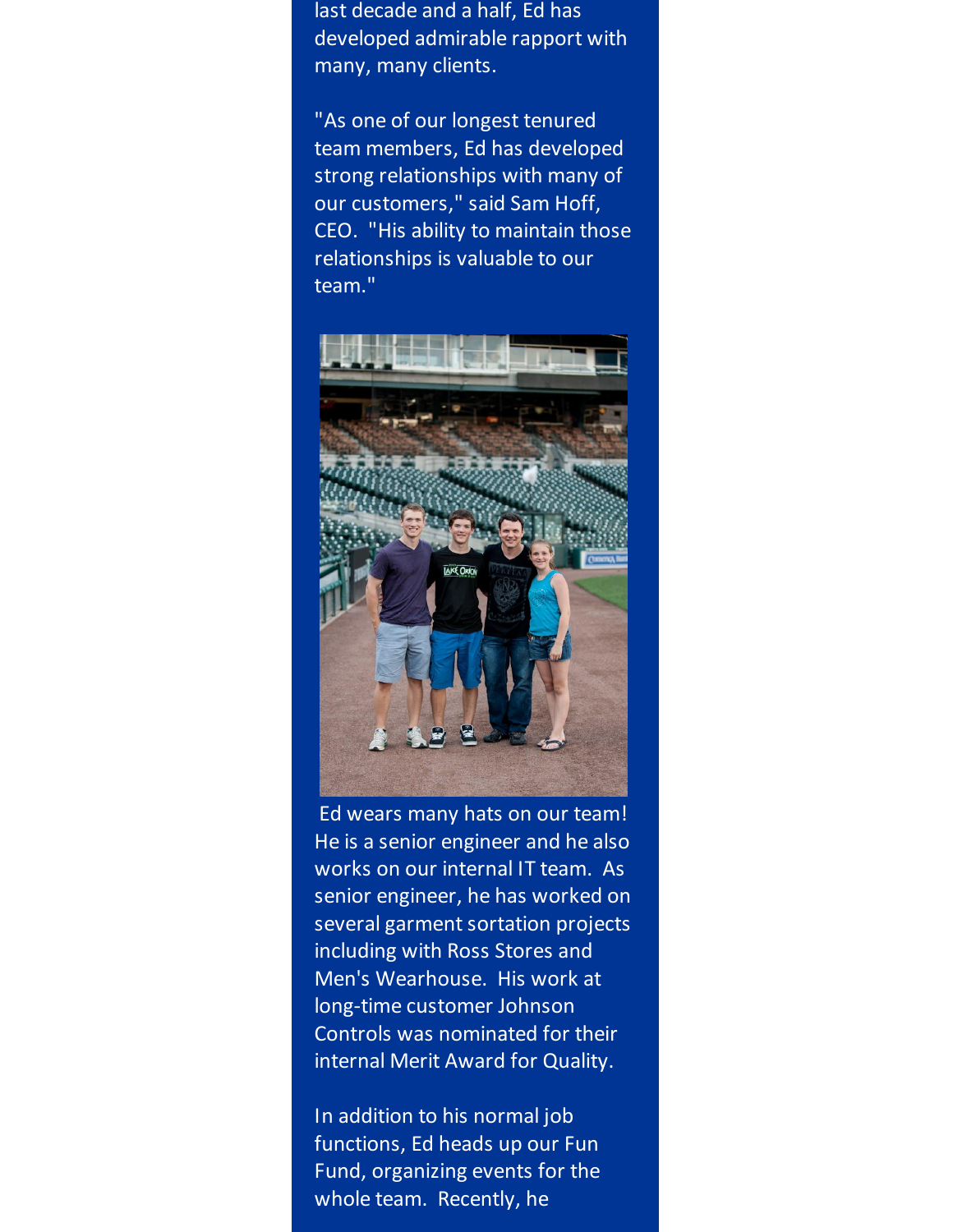organized a team to participate in the Boy Scouts of America Dodgeball Competition.

Ed has a variety of interests outside of work, too. He stays in shape doing Crossfit. He's an impressive photographer. He enjoys the outdoors (camping and exploring nature). For example, in his college years, he worked at a summer camp taking youths on 4 day canoe trips along the Ausable River in northern Michigan.



Ed has three children: Charlie, Jacob, and Catherine. Charlie is a diver for MSU (Michigan State), Jacob is an athlete at Albion College, and Catherine is an outstanding vocalist for the Lake Orion choir. The choir most recently sang the national anthem at Comerica Park.

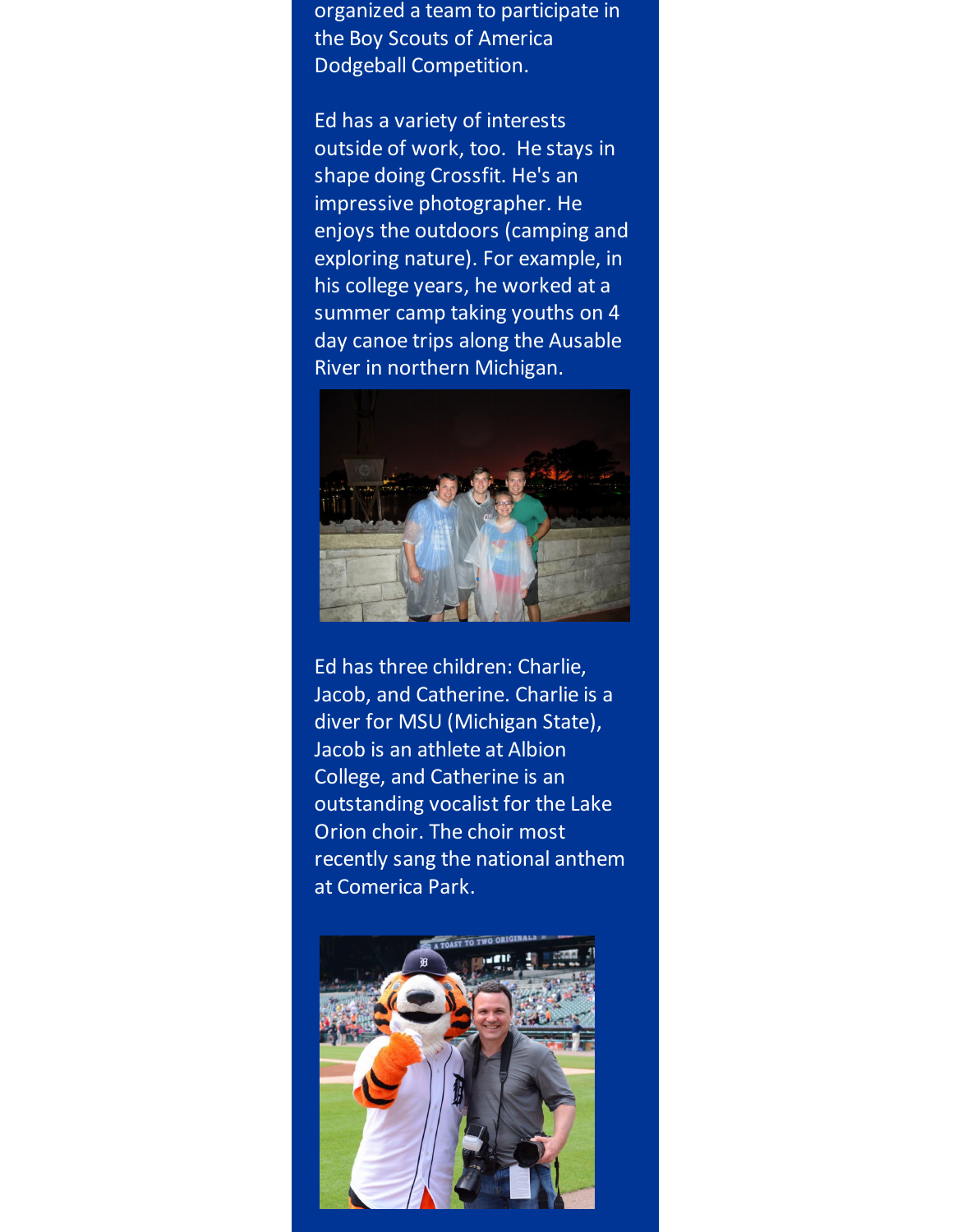"Patti Engineering has been a great place to work for the past 15 years. I've had the opportunity to work on great projects that challenge me and are fulfilling. I've had the opportunity to work with some talented engineers that share my passion for this job. It makes Patti Engineering a fun place to work. When my daughter Catherine was going through treatment for Leukemia and Lymphoma, I received a lot of support from Sam, Patti, and the whole team. I'm happy to say that this year we celebrated her 11th year of remission!"

#### [Download](http://files.ctctcdn.com/59cb3837001/6a3567ac-95ae-43d5-834a-2fca17c654a0.pdf?utm_source=Patti+Perspective_October_2015&utm_campaign=Newsletter+October+2015&utm_medium=email) Spotlight as PDF

We work as partners with our clients. When you need an expert to help solve automation challenges, we are here to add value to your solution - enhance efficiency, increase productivity, and work with your team as a trusted resource. Visit our **[website](http://www.pattieng.com/?utm_source=Patti+Perspective_October_2015&utm_campaign=Newsletter+October+2015&utm_medium=email)** for more information on our areas of expertise, or call us (248)364-3200 for a free initial consultation.

Thank you for your interest in Patti Engineering.

Best regards,

Georgia H. Whalen Director of Marketing Patti Engineering